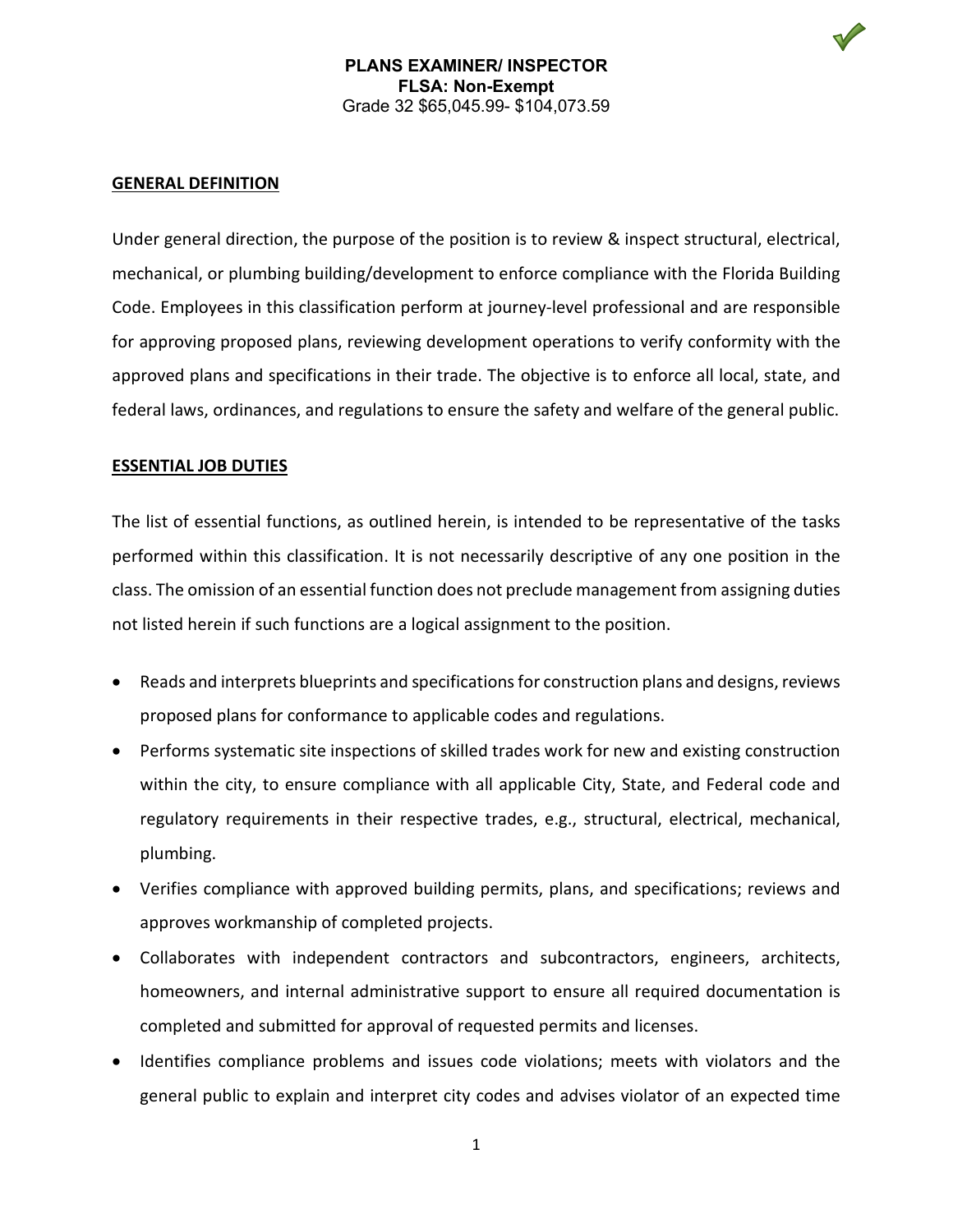### **PLANS EXAMINER/ INSPECTOR FLSA: Non-Exempt** Grade 32 \$68,298.29 - \$109,277.26

frame to correct infraction; performs re-inspection to determine if corrections have been made to achieve compliance.

- Reviews, maintains and updates all files, documents, records, and reports, of inspections activities and findings.
- Communicates with Building Official and Chief Inspector on any problems, code issues, or regulatory requirements that have not been resolved.
- Reviews, maintains and updates all files, documents, records, and reports of inspections activities and findings.
- Maintains current knowledge of trends and regulatory developments for application to functional areas undercharge; attends annual continuing education courses for recertification.
- Provides assistance and support to technical level Inspectors with moderately complex issues.

### **KNOWLEDGE, SKILLS & ABILITIES**

- Skill in reviewing and interpretation of construction project plans, and the technical interpretation of applicable construction codes and regulatory standards.
- Skill in providing plans review, oversight, and recommending/developing modifications as necessary to ensure overall project compliance with applicable codes and regulatory standards.
- Considerable knowledge of current codes and regulatory standards governing the state's building construction industry.
- Considerable knowledge of all functions relevant to the processing and approval of building construction projects in the respective trade/discipline, e.g., plans review, licensing, permitting, and inspections.
- Ability to lead and support technical level Inspectors with routine and non-routine inspection activities.
- Ability to read, update, and maintain various records and files.
- Ability to access, operate, and maintain various software applications and office equipment.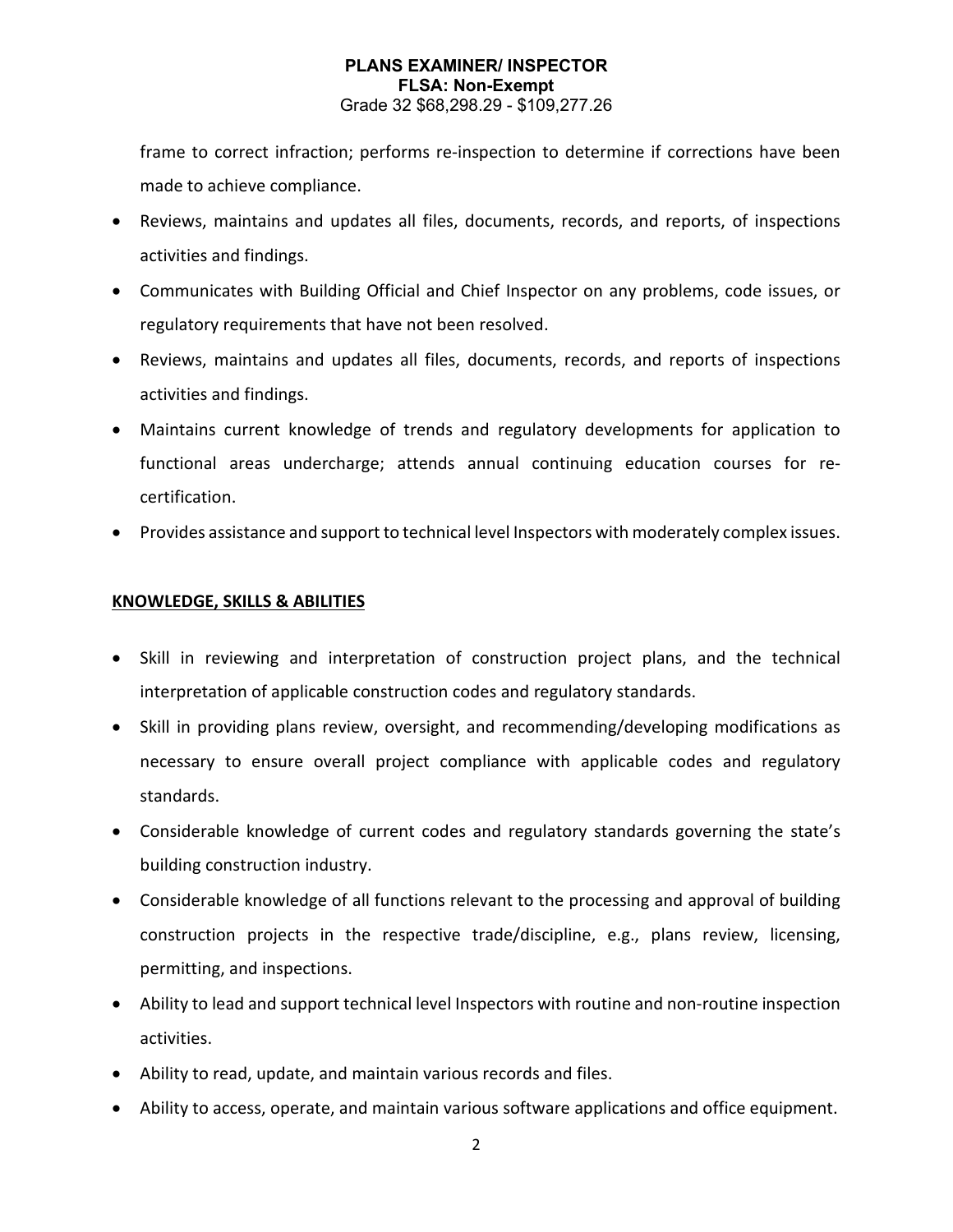# **PLANS EXAMINER/ INSPECTOR FLSA: Non-Exempt** Grade 32 \$68,298.29 - \$109,277.26

- Ability to clearly communicate information both verbally and in writing.
- Ability to establish and maintain effective working relationships with City employees, departmental staff and management, contractors, engineers, architects, and property owners.

#### **MINIMUM ACCEPTABLE EDUCATION, TRAINING & EXPERIENCE**

High School Diploma or GED. Must possess a valid Florida Driver's License. Must meet the requirements of the Florida Building Code - Broward County Amendments to be certified for the position of Plans Examiner in their respective trades, e.g. structural, electrical, mechanical, or plumbing.

#### **PHYSICAL REQUIREMENTS**

Tasks involve the ability to exert light physical effort in sedentary to light work typically involving some combination of reaching, bending, stooping, kneeling, or crouching, and that may involve some lifting, carrying, pushing and/or pulling of objects and materials of lightweight (5pounds). Tasks may involve extended periods of time at a keyboard or workstation and walking on roofs. Tasks are performed in outdoor and indoor environments.

Due to the nature and non-specific location of the work environment, tasks include the potential for intermittent exposure to disagreeable elements, e.g., heat, humidity, inclement weather. Some tasks include working in and around moving vehicles and building equipment/machinery, where heightened awareness to surroundings and observance of established safety precautions is essential in avoidance of injury or accidents.

A review of this position has excluded the marginal functions of the position that are incidental to the performance of fundamental job duties. All duties and responsibilities are essential job functions and requirements are subject to possible modifications to reasonably accommodate individuals with disabilities. To perform this job successfully, the incumbent(s) will possess the abilities and aptitudes to perform each duty proficiently. Some requirements may exclude